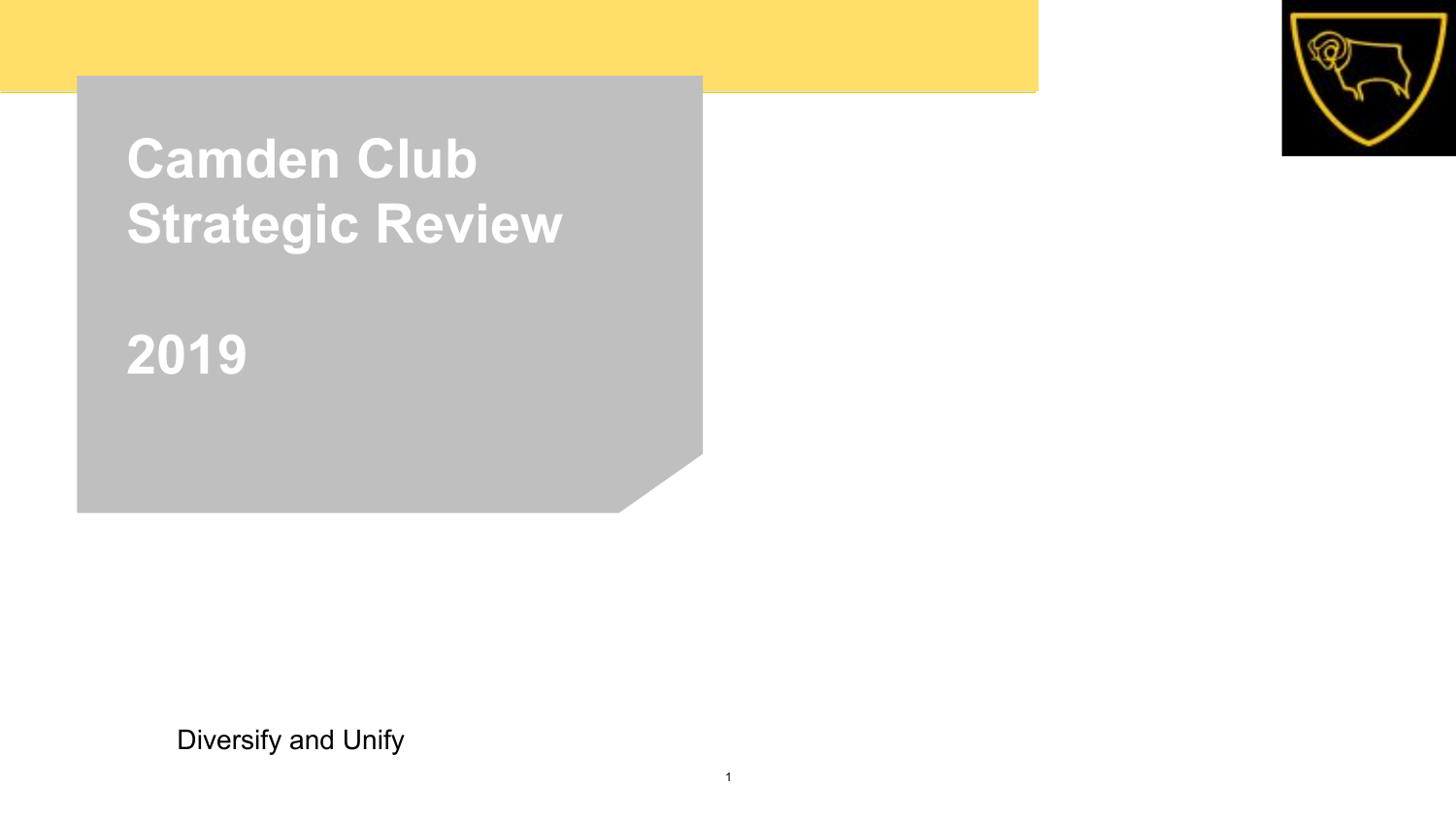

Camden Rugby Club has been built over the past 45 years by tireless work and passion of a dedicated committee, player,supporter and sponsor group. The Club finds itself in a strong position with commendable performances on the field and a business model which has sustained it in the past. This Strategic Plan recognises all of these efforts and congratulates the Club on it's history, however in a fast-changing social and economic environment, it is important that the Club plans forward to meet new challenges to ensure it establishes priorities and acknowledges the needs of its stakeholders to remains as a leader both within the Rugby community and the Macarthur district sports area.

This Strategic Plan has been developed for and on behalf of the Camden Rugby Club Committee and it is envisaged that the Plan will span a period of 3-5 years.

A Strategic Plan by necessity must be flexible and practical, yet serve as a guide to implementing objectives and strategies, evaluating how these elements are progressing and making adjustments, if necessary.

To ensure that this Plan was informed by contemporary and relevant stakeholder feedback, a Survey was developed and circulated. The results of the Survey were collated and summarised to appropriately inform the Planning process.

Equally as important as stakeholder input, is the need for a Strategic Plan to recognise, understand and give consideration to the environmental issues which will affect both the implementation and success of the Plan. To this end, information was obtained from various sources and elements such as:

- General demographic of players;
- Player retention; and
- Current and historical aspects of player numbers.

It is reasonable to expect that this Strategic Plan will inform decision makers within the Rugby Club. What should be expected is that all the groupings /stakeholders within the Club will accept the Plan, agree to the direction, and implement specific actions.

This Strategic Plan should be viewed as the framework for building a strong, united and resilient Rugby Club, cognisant of its stakeholder expectations and focused on being the best example of Rugby participation, performance, culture and administration.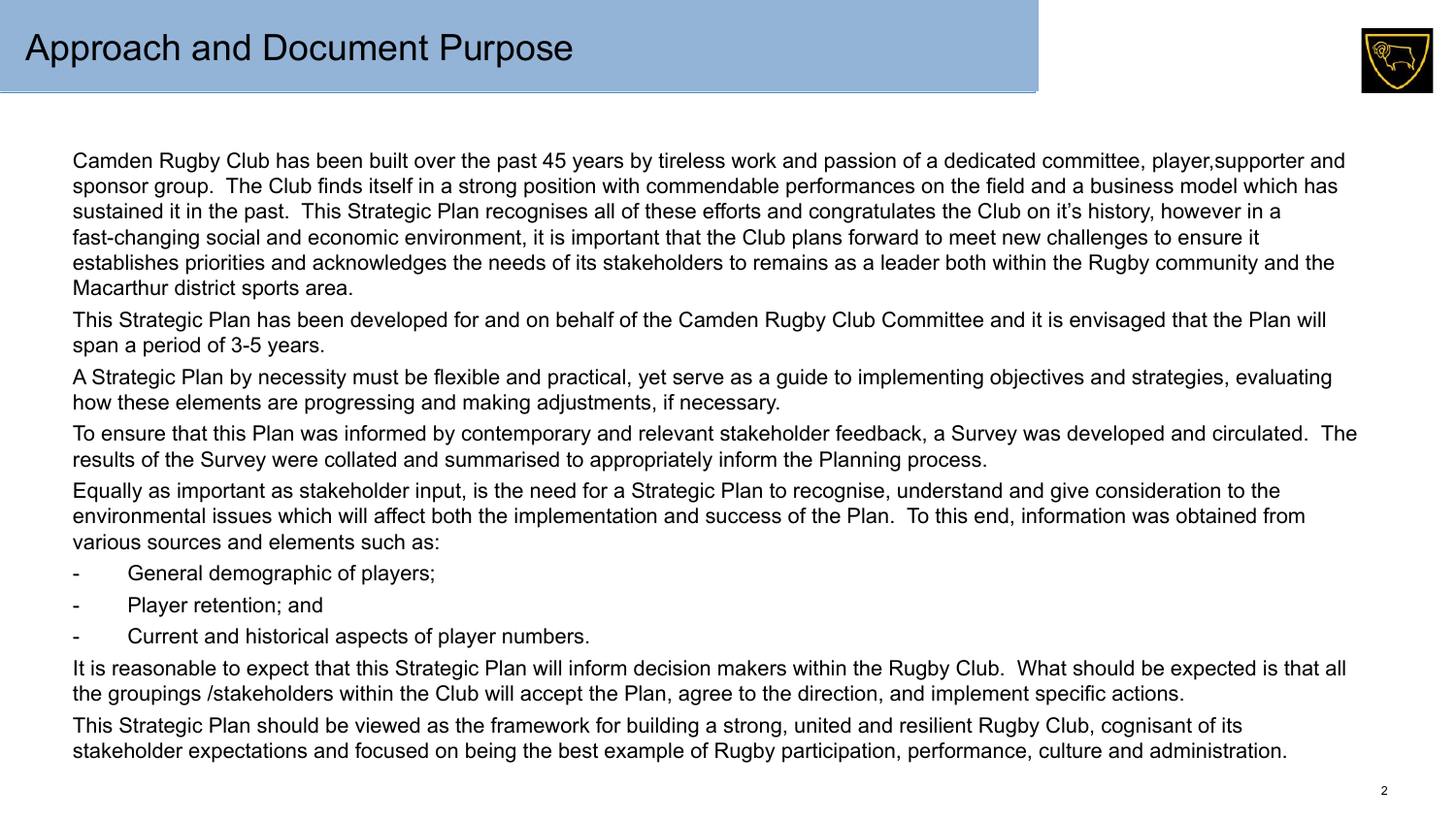### **Macro-trends impacting Camden Rugby**



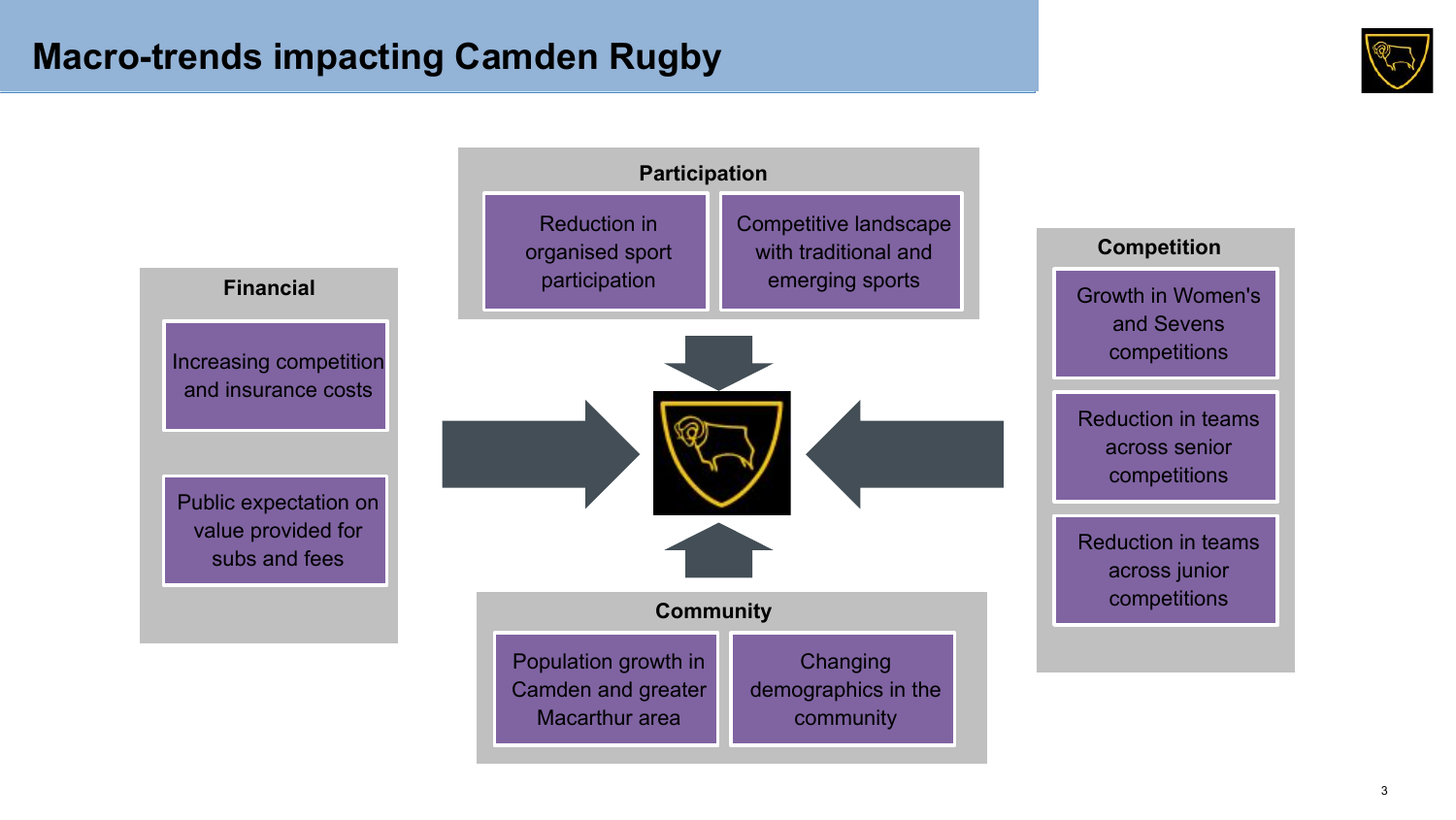![](_page_3_Picture_1.jpeg)

While designing this Strategic Plan the environment beyond Camden Rugby was considered to identify key considerations and trends of the game. This involved consulting and engaging with a broad range of stakeholders, including governing bodies, elite programs and clubs.

### **Sample external resources**

| <b>GM of Community Rugby @ NSW Rugby</b>                    | <b>Manly Roos - Game On Case Study</b>           |
|-------------------------------------------------------------|--------------------------------------------------|
| NSW Rugby - Growth of Women's Rugby                         | <b>WHRUFC Strategic Overview</b>                 |
| NSW Rugby Junior Retention Survey and Analysis              | <b>Hunter Schools Rugby Program</b>              |
| <b>Paul Ramsay Foundation - Australian Rugby at Schools</b> | <b>South West Sydney Academy of Sport (SWAS)</b> |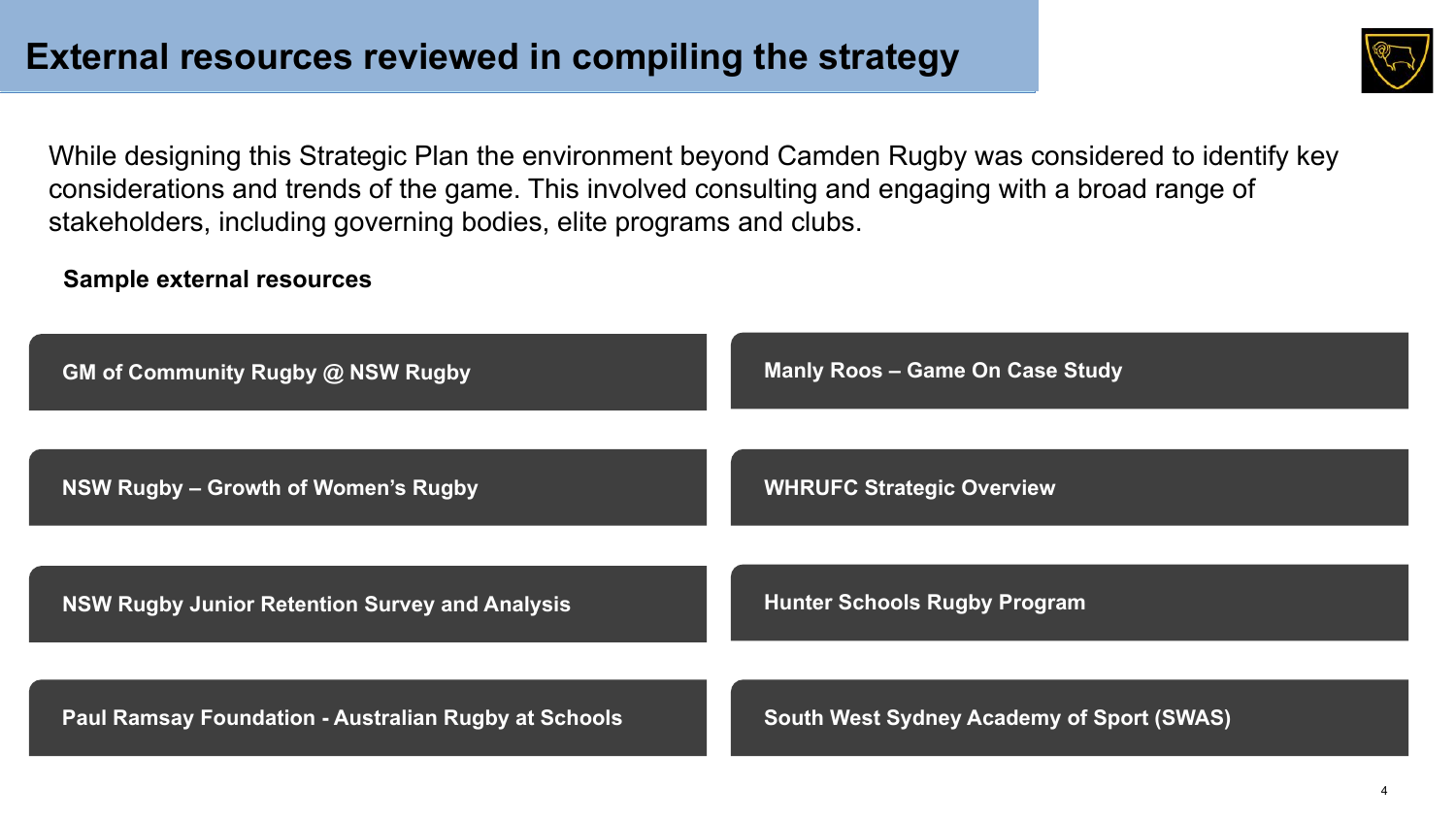### **Club Survey Result**

![](_page_4_Picture_1.jpeg)

Club members, sponsors and supporters were consulted to gain insights into the areas they believe the club should focus. Over 120 responses were received with key considerations for both Camden Rugby and Illawarra District Rugby Union identified.

![](_page_4_Figure_3.jpeg)

### **Junior Rugby**

![](_page_4_Figure_5.jpeg)

![](_page_4_Figure_6.jpeg)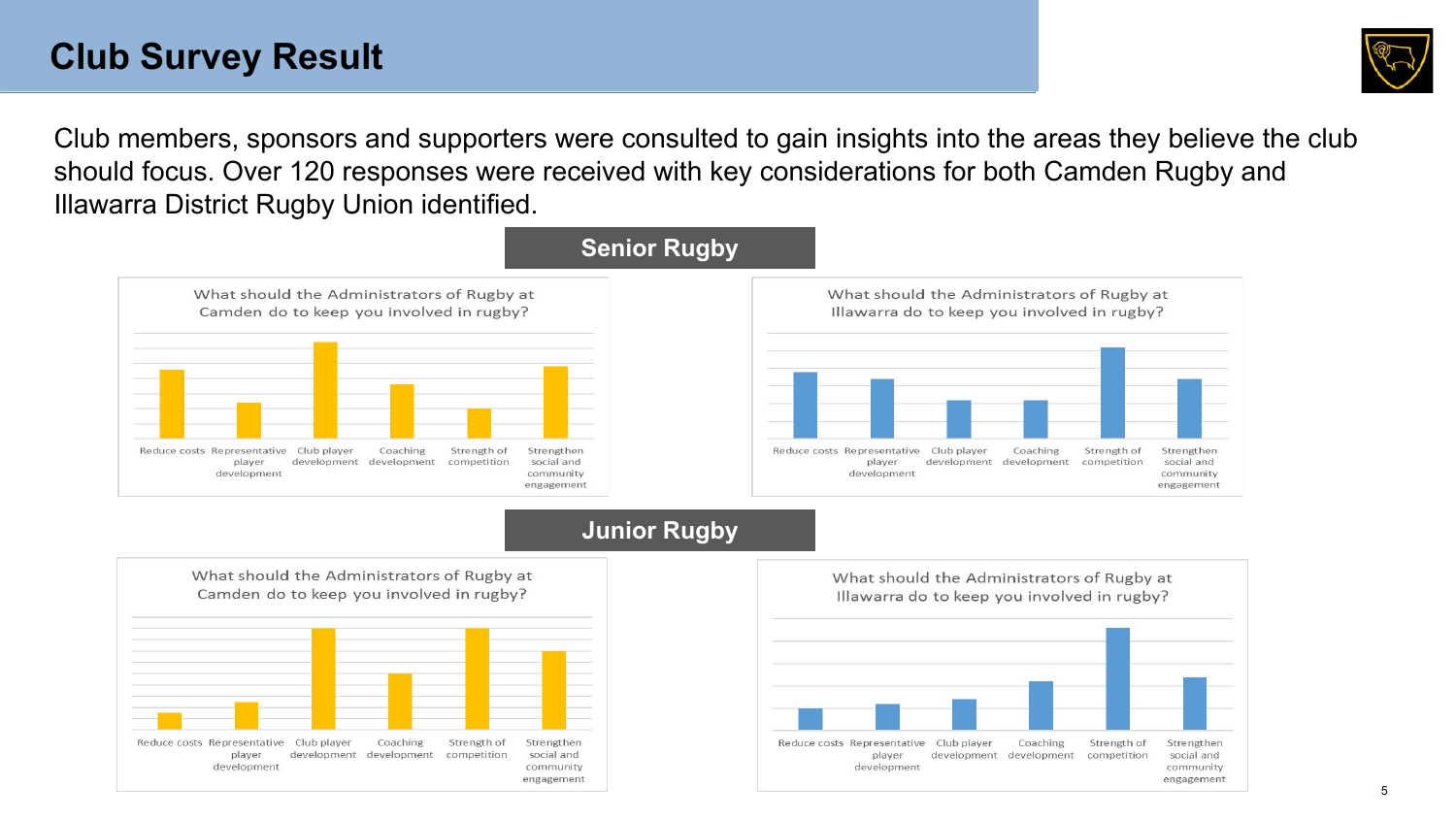![](_page_5_Picture_1.jpeg)

To provide a common purpose and focus for the club activities and behaviours, both on and off the field the below mission and vision statement is proposed.

# **Diversify and Unify**

**Vision:**

To be a club that excels in the promotion of the game of rugby through all levels of *player, supporter and volunteer participation, behavior and performance*

### **Mission:**

*To promote rugby as the ultimate sporting activity for junior and senior players by developing and maintaining the required infrastructure through the provision of high quality coaching, facilities and equipment, encouraged through a supportive, friendly and fun environment*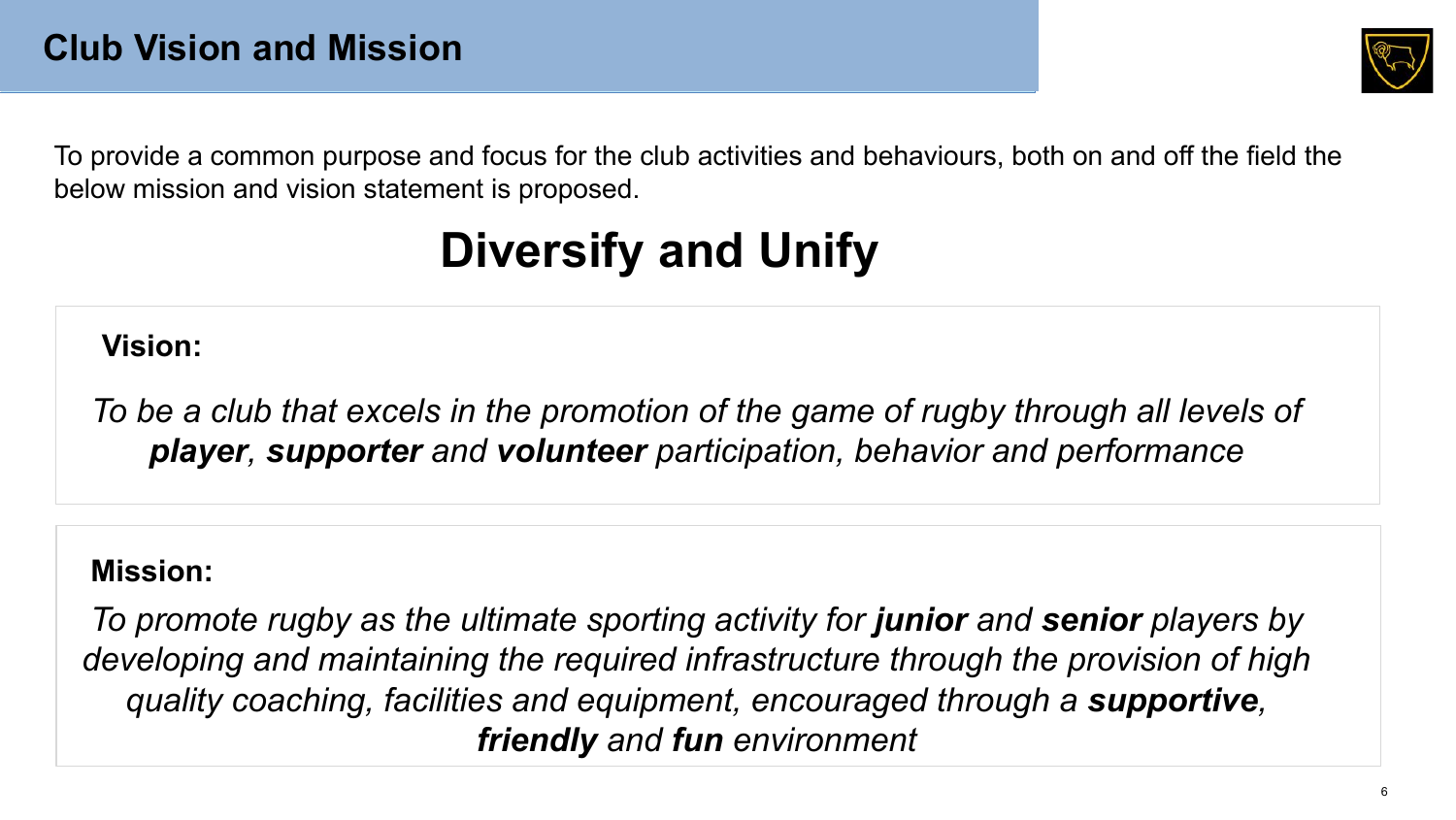## **Strategic Pillars**

![](_page_6_Picture_1.jpeg)

The club strategy is organised into three strategic pillars to guide and shape the future direction of the club.

![](_page_6_Picture_3.jpeg)

**Community**

Build a strong rugby community though the maintenance and growth of involvement in the game

![](_page_6_Picture_6.jpeg)

**Sustainable Success**

Build sustainable success through junior and senior squads

![](_page_6_Picture_9.jpeg)

**Governance and Facilities**

Review and maintain current governance and facilities programs and controls to meet appropriate and contemporary needs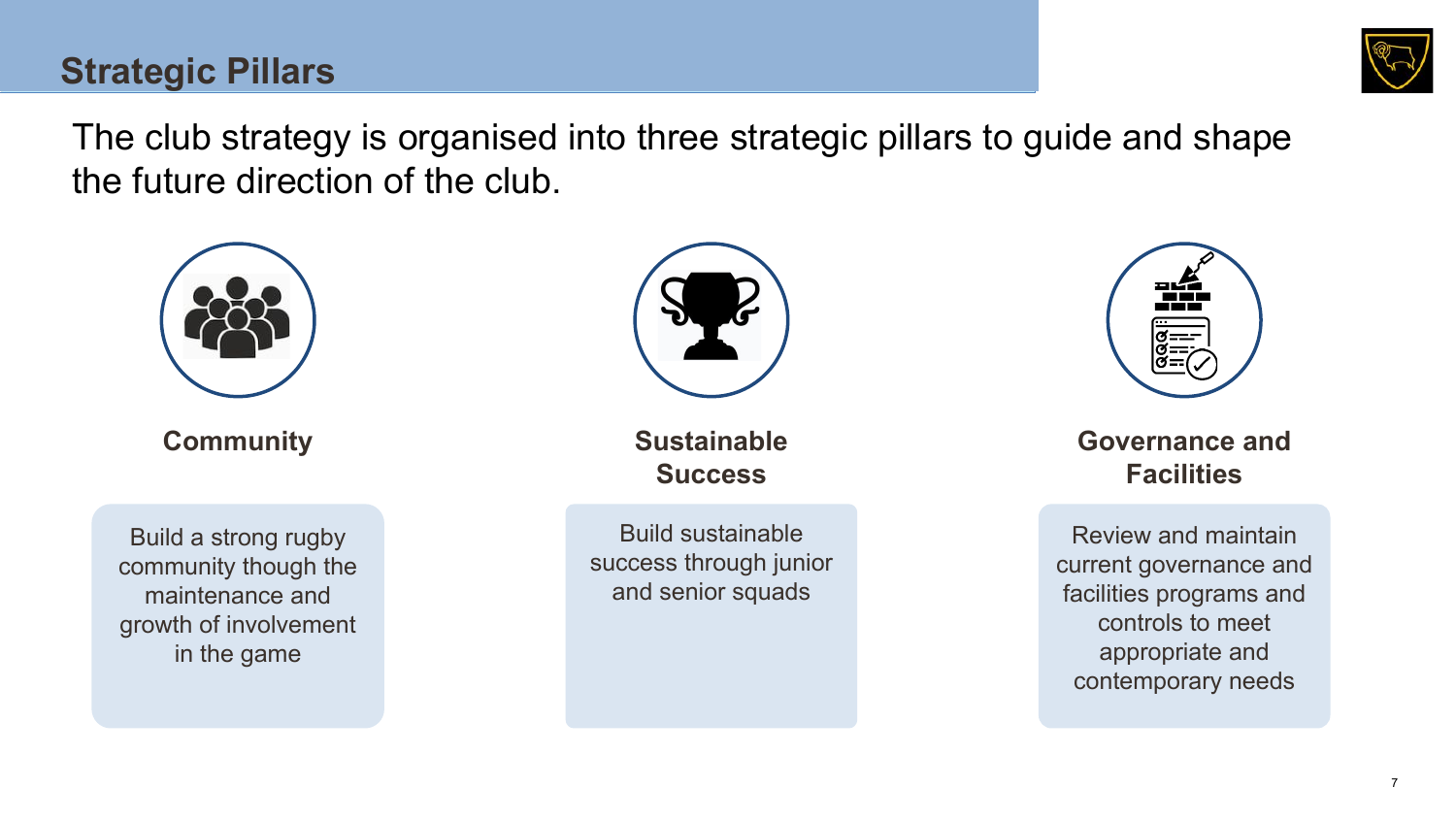## **Community**

![](_page_7_Picture_1.jpeg)

Focus on these four areas of Community will provide guidance for programs and initiatives that could be implemented in order to achieve the objective of this pillar. The design and implementation of these programs and initiatives needs to managed and coordinated through the club committee.

- In consultation with both Illawarra and NSW rugby further develop female participation, including the development of Women's 7's and 10's programs and competitions
- Examine the feasibility of running a 7's competition across all age groups , including mixed teams

- Conduct family friendly events at the rugby club to engender a spirit of inclusion and community focus for club activities
- Build upon the concept of 'One Club' by conducting events with both senior and junior participation

.

#### **Diversification Inclusion Inclusion Inclusion Inclusion Inclusion Inclusion Inclusion Inclusion Inclusion Volunteering**

- Develop a social and event calendar ensuring inclusiveness, reasonable costing and programming of dates
- Examine the feasibility of developing a supporter group network, separate to the membership where monies raised go specifically to funding and improvements for the playing group
- Implement approaches to encourage and recognise volunteer contributions

#### **Growth and Retention**

- Ensure ongoing oversight and management of player retention through proper consultation with coaches, managers and support staff.
- Work with local schools to promote and support rugby development.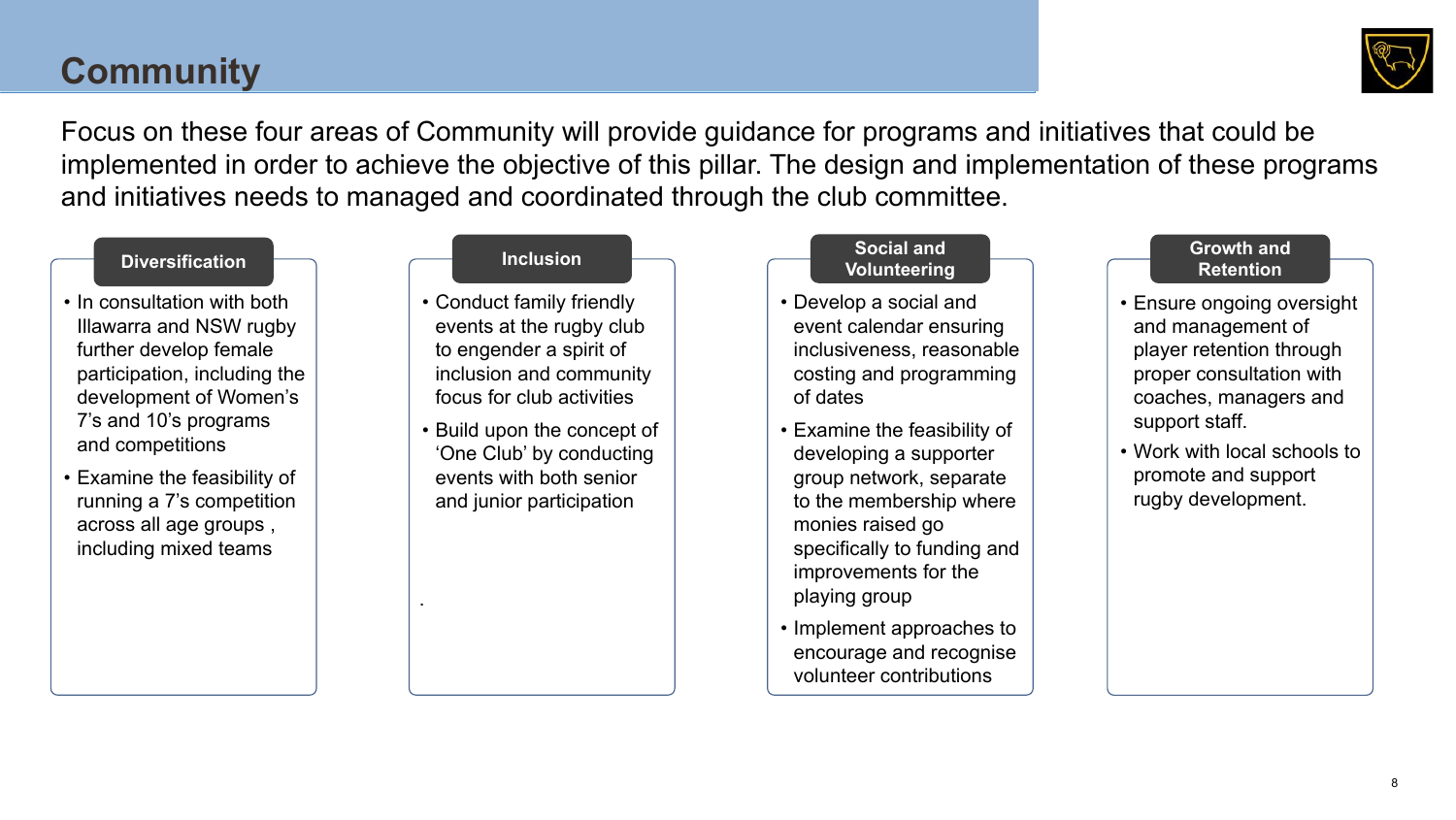## **Sustainable Success**

![](_page_8_Picture_1.jpeg)

Focus on these four areas of Sustainable Success will provide guidance for programs and initiatives that could be implemented in order to achieve the objective of this pillar. The design and implementation of these programs and initiatives needs to managed and coordinated through the club committee.

#### **Player Development**

- Implementation of programs to welcome new and returning players to the club to create a friendly and engaging environment
- Creation of pathway program to develop player skills within and across the rugby seasons
- Actively support and recognise player participation in available representative programs

#### **Coach Development**

- Implementation of programs to guide and support coaches and managers through development programs
- Create an environment where people aspire to be coaches and managers and are appropriately recognized and rewarded
- Create opportunities for coaching development outside of traditional methods (e.g. visiting coaches, senior coaches)

.

#### **Retention and Recruitment**

- Focused and targeted retention activity throughout the year to limit opportunity for players and coaches to seek alternate options
- Implementation of programs to maintain and support the player base throughout the year (e.g. Academy Training, off season engagement)

#### **Playing Environment**

- Development of a value proposition for players and coaches to be part of the Camden Rugby community
- Standardise and implement programs to recognise involvement and participation at Camden Rugby throughout the year and over their career
- Establish KPI's for minimum performance standards throughout the club